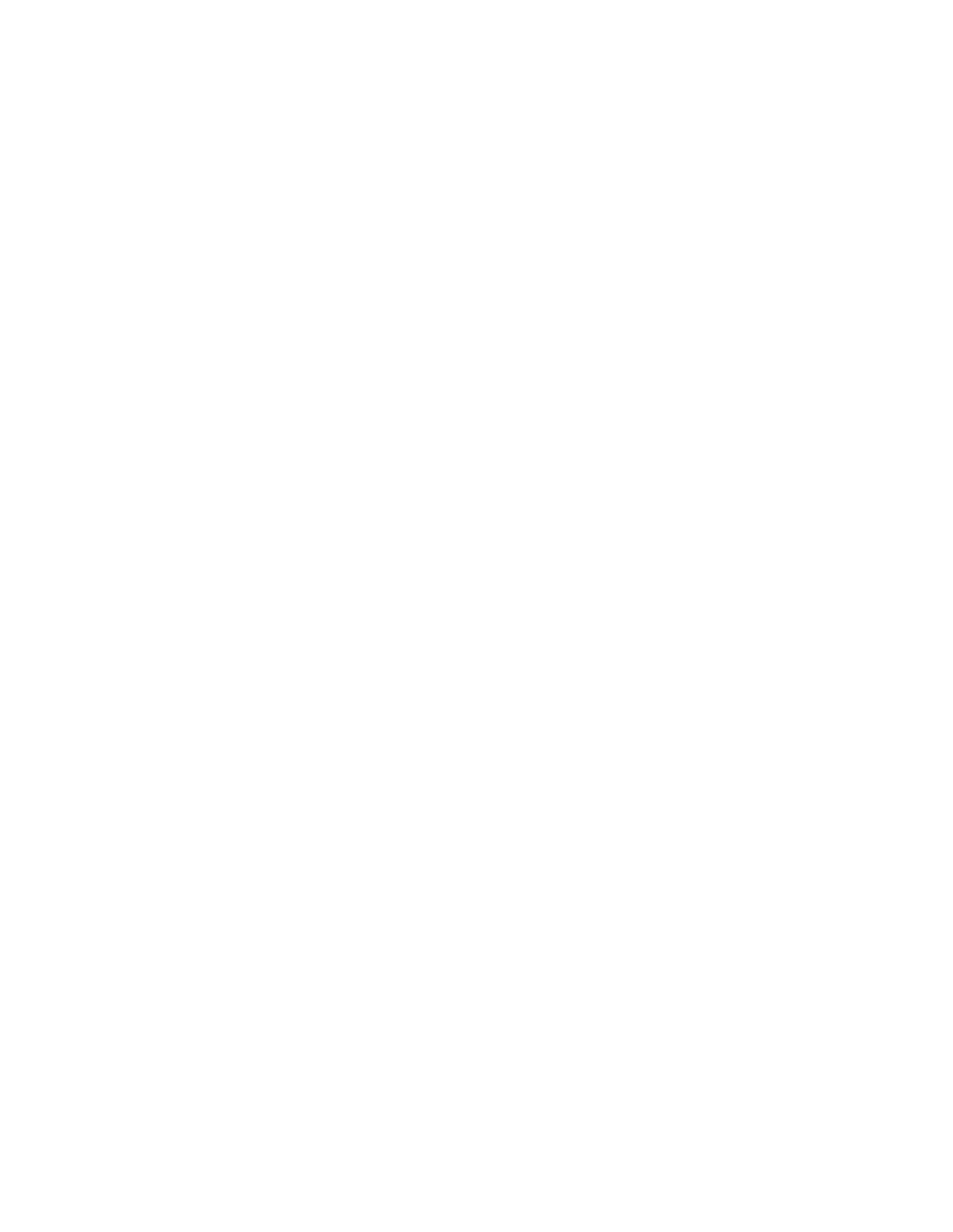#### **BURKE, Justice.**

[¶1] Appellant, Duane Allen Erwin, challenges the district court's order denying his petition to set aside a Montana divorce decree. We find no error and affirm.

#### *ISSUE*

[¶2] Did the district court err in denying Appellant's petition to declare the Montana divorce decree invalid?<sup>1</sup>

### *FACTS*

[¶3] Most of the facts appear to be undisputed. Appellant and Mother married on

 $<sup>1</sup>$  Appellant presents eight issues which he states as follows:</sup>

- 1. The District Court ruling to sustain the void suit, Montana 03DR93- 1131, citing an irrelevant statute as the cogent authority, is an erroneous conclusion of law.
- 2. Whether The District Court erred by not making an attempt to analyze the controlling statutes, of the acknowledged jurisdictional question presented, regarding the validity of the void decree.
- 3. Whether the District court erred in holding that Montana Decree 03DR93-1131 was validly entered under the Montana statutes in place at the time.
- 4. Whether the District Court erred in ruling [Appellant] did not demonstrate the registration of the void decree was improper.
- 5. Whether the District Court acted beyond the scope of authority in ruling the void decree Montana 03 DR93-1131 valid.
- 6. Whether the District Court erred in holding that further inquiries into the validity of the void decree should be brought up in Montana.
- 7. Whether the District Court actions, to uphold the invalid decree, citing an erroneous conclusion of law, choosing not to analyze the statutes of the acknowledged jurisdictional question, and disregarding the controlling statute of significant weight, constitute abuses of discretion by the District Court.
- 8. Whether [Appellant] should have a right to a hearing or a cause of action against [Mother], for the intentional infliction of emotional distress purposefully directed at [Appellant].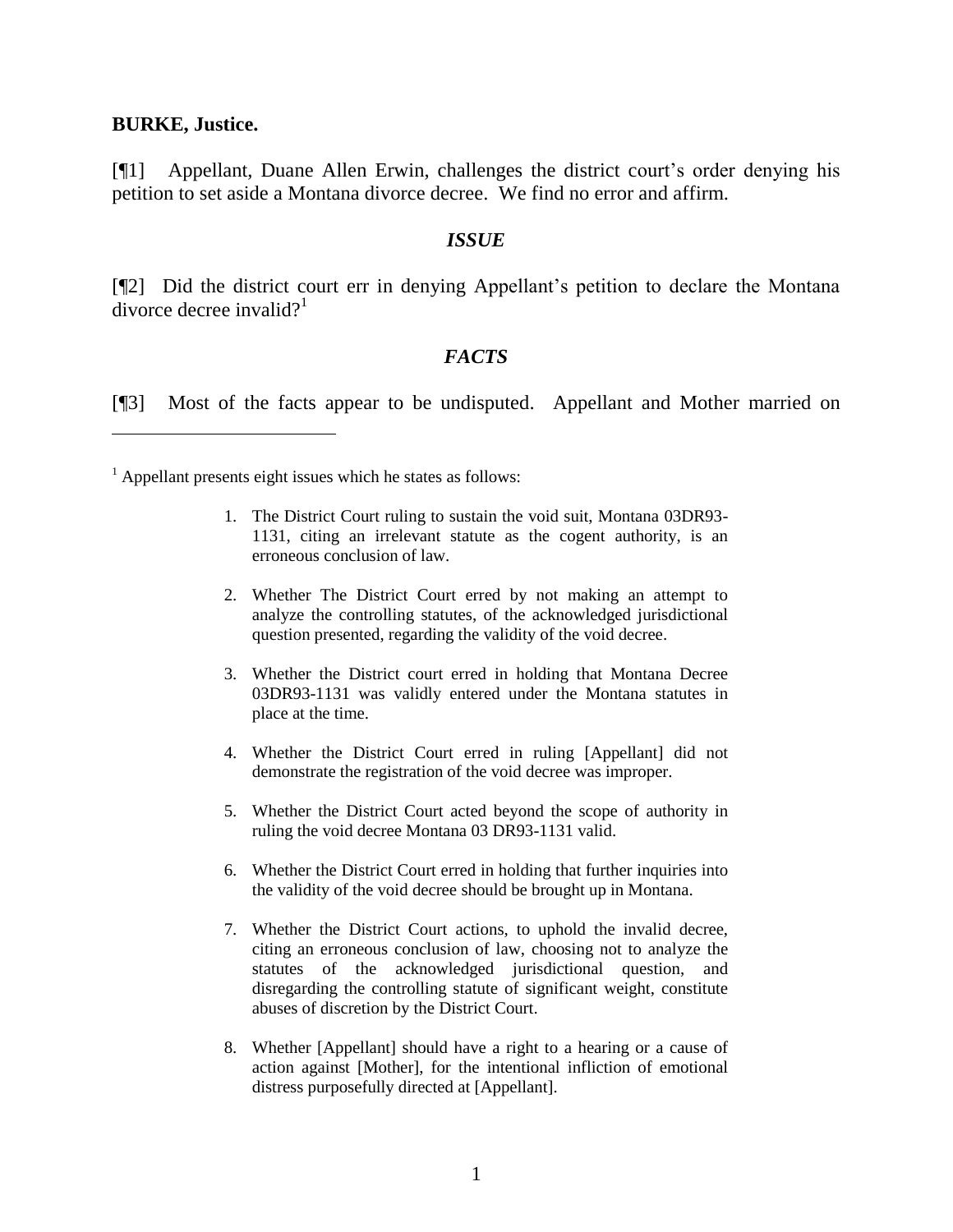September 14, 1989, in Big Horn County, Wyoming. The marriage produced three children. The oldest child is no longer a minor, the second child turned eighteen on June 6, 2010, and their third child is deceased. Mother moved to Montana on September 23, 1993. While living in Montana, she filed for divorce on December 15, 1993. Appellant was personally served with the divorce complaint on December 21, 1993, in Wyoming. He did not answer the complaint and default was entered by the Montana district court. The Montana district court issued a divorce decree on March 1, 1994, dissolving the marriage. The decree required Appellant to pay child support in the amount of \$216.00 per month. Mother was awarded custody of the children and Appellant was granted supervised visitation.

[¶4] In the course of the next several years, Mother and the children returned to Wyoming and Appellant moved to Minnesota. On February 10, 2005, Mother, through the Wyoming Department of Family Services (DFS), registered the Montana divorce decree in Minnesota for the purpose of enforcing the child support provisions of the decree. On February 25, 2005, Appellant requested a hearing in Minnesota to contest the validity and enforcement of the Montana decree. On June 13, 2005, the district court in Minnesota held a hearing and issued a written order denying Appellant's motion. Ten months later, Appellant again requested a hearing on the validity of the Montana divorce decree. The Minnesota district court denied Appellant's request. Appellant did not appeal either order.

[¶5] On March 3, 2009, Appellant initiated this action, in the Fourth Judicial District of Wyoming, again challenging the validity of the Montana decree. The petition included three motions: a motion for vacation of invalid court order; a motion for collateral impeachment of invalid court order; and a motion for injunction of the use of invalid court order. The named respondents in the petition were Mother and the Wyoming Department of Family Services.

[¶6] The district court held a hearing on all motions July 22, 2009. The hearing was not reported. Appellant prepared a statement of evidence pursuant to W.R.A.P. 3.03 and an Order Approving Statement of Evidence as Modified by the Court was entered. The statement of evidence reflects that Appellant read a prepared opening statement. In response to a question from the district court, Appellant confirmed that the issue was "whether Montana had the jurisdiction to render the decree." Appellant contended the decree was invalid because Mother had not been a resident of Montana for the requisite number of days required by Montana statute. Mother was placed under oath and testified that she signed her affidavit for the Montana divorce on December 15, 1993. Appellant declined to ask Mother any questions. DFS did not present any other evidence. Appellant did not testify and advised the court that "all of his evidence was included in the pleadings." The district court issued a written order denying Appellant's petition on August 28, 2009. Appellant timely appealed.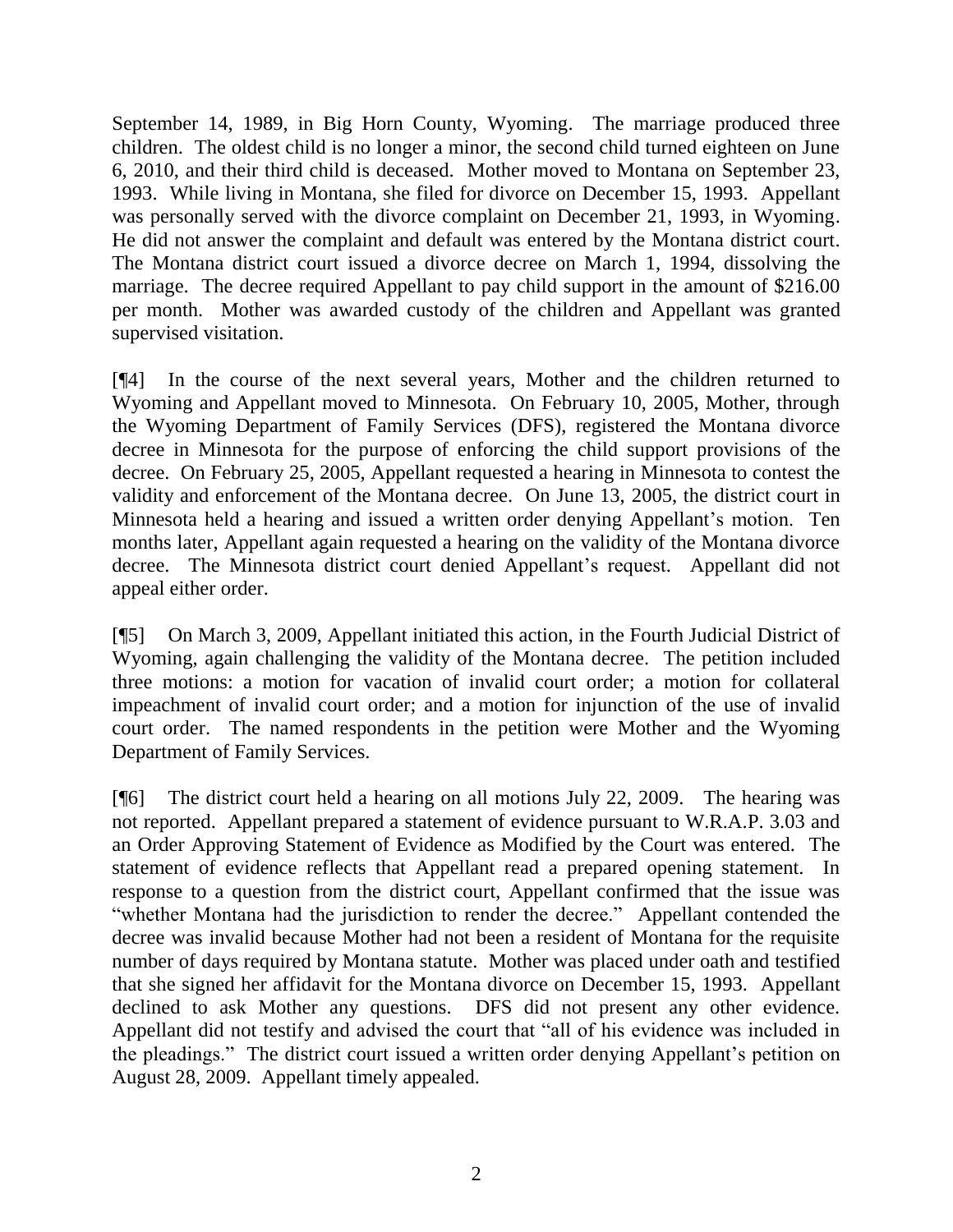## *DISCUSSION*

[¶7] In his petition, Appellant attached documents regarding attempted enforcement of the Montana decree, in the state of Minnesota. Those documents establish that the Montana decree was filed with the District Court, Seventh Judicial District in Stearns County, Minnesota pursuant to the Minnesota Enforcement of Support Act. Appellant was provided with notice of that filing and advised that he could contest the validity of the underlying order, but that, if he failed to do so, the order "will be confirmed and will preclude you from further contesting the order(s) with respect to any matter that could have been asserted at the time of registration." Appellant responded by filing a request "to contest the validity" of the Foreign Order of Support.<sup>2</sup> A hearing on Appellant's challenge of the Montana decree was held on June 13, 2005. Appellant was present at that hearing. Following the hearing, the Minnesota district court entered an order denying Appellant's motion. The Order states: "[Appellant's] motion contesting the validity and enforcement of the registration of the Foreign Order of Support is DENIED."

[¶8] On April 28, 2006, Appellant filed another request in Minnesota for a hearing stating that he wished to "request a hearing to contest the validity of [a] Foreign Order of Support." A hearing was held on July 6, 2006. Appellant was present at that hearing. At the conclusion of the hearing, the Minnesota district court entered an order denying Appellant's request for a hearing. The order states, in pertinent part:

# **FINDINGS OF FACT**

- 1. On February 10, 2005, [Mother] registered a foreign Order of Support with this District Court, Seventh Judicial District in Stearns County.
- 2. On February 25, 2005, [Appellant] requested a hearing to contest the validity of the Order.
- 3. A hearing was held on [Appellant's] motion on June 13, 2005, in front of the Honorable Elizabeth Hayden, Judge of District Court, in the County of Stearns, and she issued an Order denying [Appellant's] motion contesting the validity and enforcement of the registration the same day.
- 4. On April 28, 2006, [Appellant] requested another hearing to contest the validity of the Foreign Support Order.

<sup>&</sup>lt;sup>2</sup> The Foreign Order of Support is the Montana divorce decree providing for child support payments.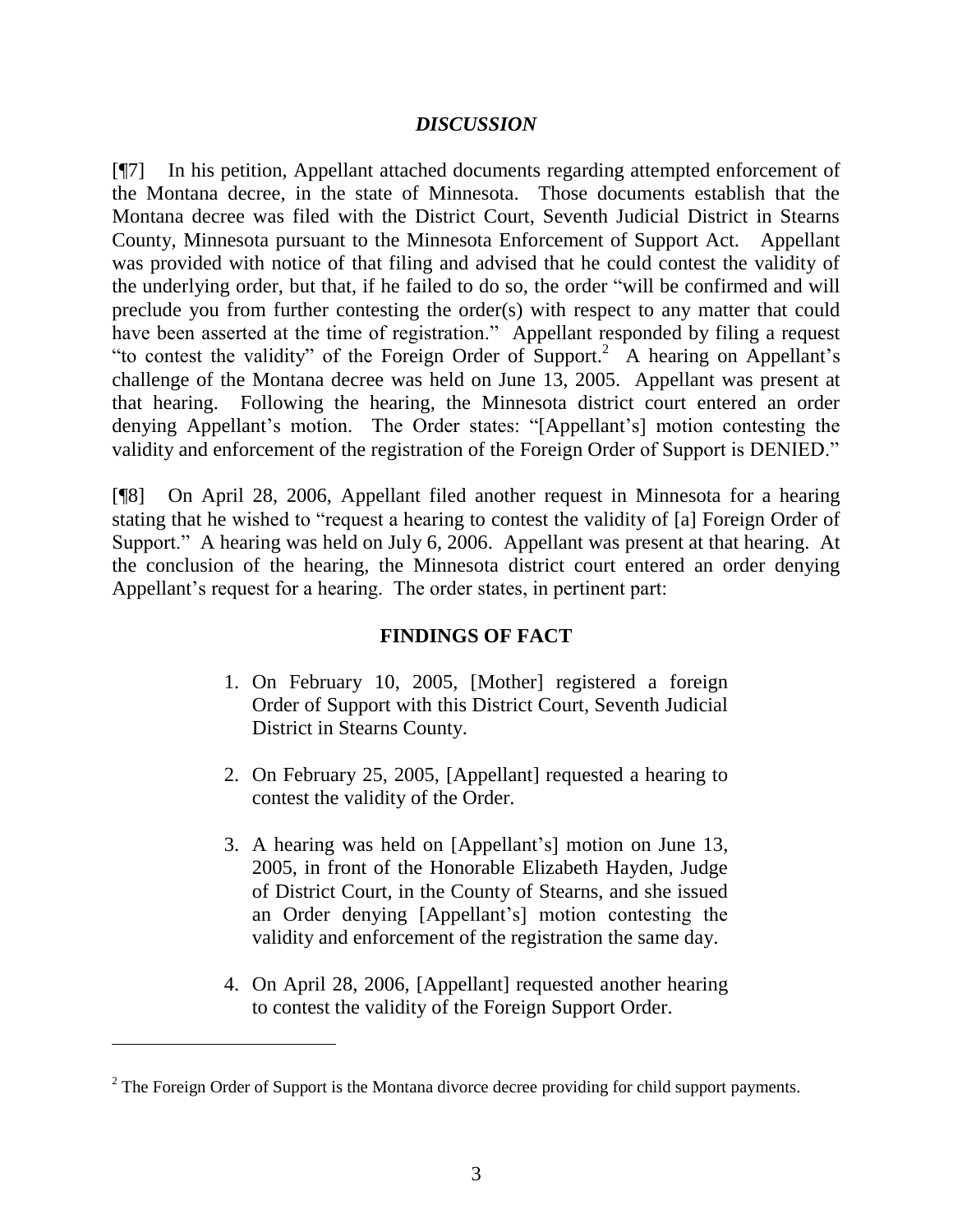# **CONCLUSIONS OF LAW**

1. A party seeking to contest the validity or enforcement of a registered order in Minnesota shall request a hearing within 20 days after notice of registration. Minn. Stat. § 518C.606(a). [Appellant] filed such a request within 20 days of the notice of registration. A hearing was held, and the Court issued an Order denying [Appellant's] request. Now before this Court is [Appellant's] second request for a hearing, which he filed outside of the 20 day time period. The Court has already dealt with this issue and issued an order. Consequently, [Appellant] is not entitled to a hearing.

Appellant did not appeal this order.

[¶9] This Court may affirm a district court's decision on any proper legal grounds supported by the record. *Olsen v. Kilpatrick*, 2007 WY 103, ¶ 10, 161 P.3d 504, 507 (Wyo. 2007). In the order denying Appellant's petition, the Wyoming district court found that Appellant had "previously attacked the [Montana] Order subsequently registered in Minnesota and was unsuccessful." It did not, however, explicitly address whether Appellant's challenge to the validity of the Montana decree was barred as a result of the Minnesota litigation. DFS asserts Appellant is precluded from further challenging the validity of the Montana decree by application of the doctrine of res judicata. We agree that Appellant cannot challenge the validity of the decree. However, we arrive at this conclusion through the application of the doctrine of collateral estoppel rather than res judicata.

[¶10] We have previously recognized that:

The doctrines of res judicata (claim preclusion) and collateral estoppel (issue preclusion) incorporate a universal legal principle of common-law jurisprudence to the effect that "a right, question or fact distinctly put in issue and directly determined by a court of competent jurisdiction . . . cannot be disputed in a subsequent suit between the same parties or their privies."

*Wyoming Dep't of Revenue v. Exxon Mobil Corp.*, 2007 WY 112, ¶ 17, 162 P.3d 515, 522 (Wyo. 2007).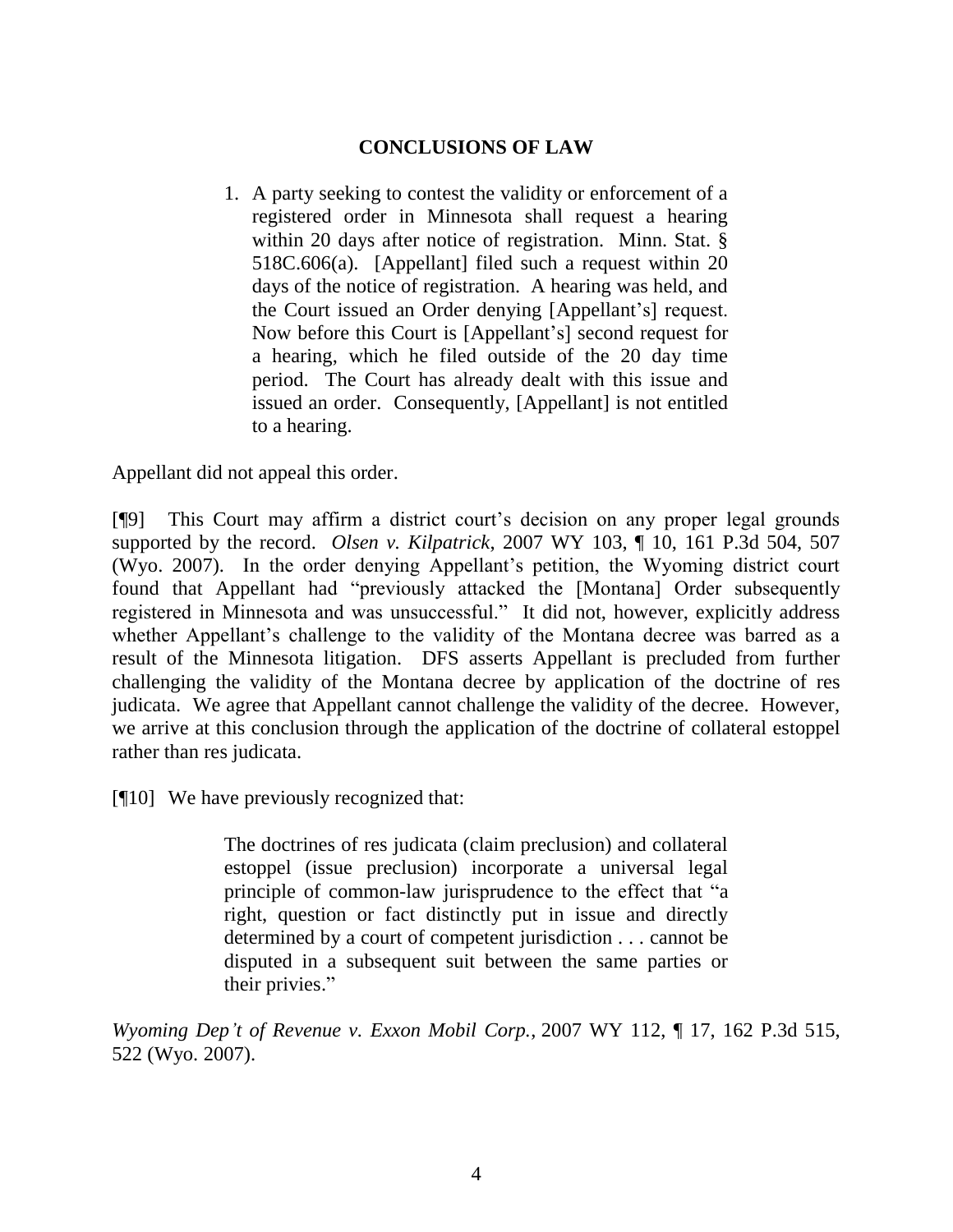Collateral estoppel and res judicata are analogous, but not synonymous. Although they share a common interest in finality, the doctrines themselves are different. *Tenorio v. State ex rel. Wyoming Workers' Compensation Div.*, 931 P.2d 234, 238 (Wyo. 1997). We recently reiterated their differences:

> In *Eklund v. PRI Environmental, Inc.*, 2001 WY 55, ¶¶ 15-20, 25 P.3d 511, [517-18] (Wyo. 2001), we extensively recognized that res judicata and collateral estoppel are related but distinct concepts.

> Res judicata bars the relitigation of previously litigated claims or causes of action. *Slavens v. Board of County Commissioners*, 854 P.2d 683, 686 (Wyo. 1993). Four factors are examined to determine whether the doctrine of res judicata applies: (1) identity in parties; (2) identity in subject matter; (3) the issues are the same and relate to the subject matter; and (4) the capacities of the persons are identical in reference to both the subject matter and the issues between them. *Id*. Collateral estoppel bars relitigation of previously litigated issues and involves an analysis of four similar factors: (1) whether the issue decided in the prior adjudication was identical with the issue presented in the present action; (2) whether the prior adjudication resulted in a judgment on the merits; (3) whether the party against whom collateral estoppel is asserted was a party or in privity with a party to the prior adjudication; and (4) whether the party against whom collateral estoppel is asserted had a full and fair opportunity to litigate the issue in the prior proceeding. *Id*.

*Polo Ranch Co. v. City of Cheyenne*, 2003 WY 15, ¶ 12, 61 P.3d 1255, [1259] (Wyo. 2003).

Collateral estoppel is issue preclusion, while res judicata is claim preclusion. *Eklund v. PRI Environmental*, *Inc.*, 2001 WY 55, ¶ 15, 25 P.3d 511, [517] (Wyo. 2001).

*Pokorny v. Salas*, 2003 WY 159, ¶¶ 12, 13, 81 P.3d 171, 175 (Wyo. 2003) (emphasis omitted). Application of the doctrines of collateral estoppel and res judicata involves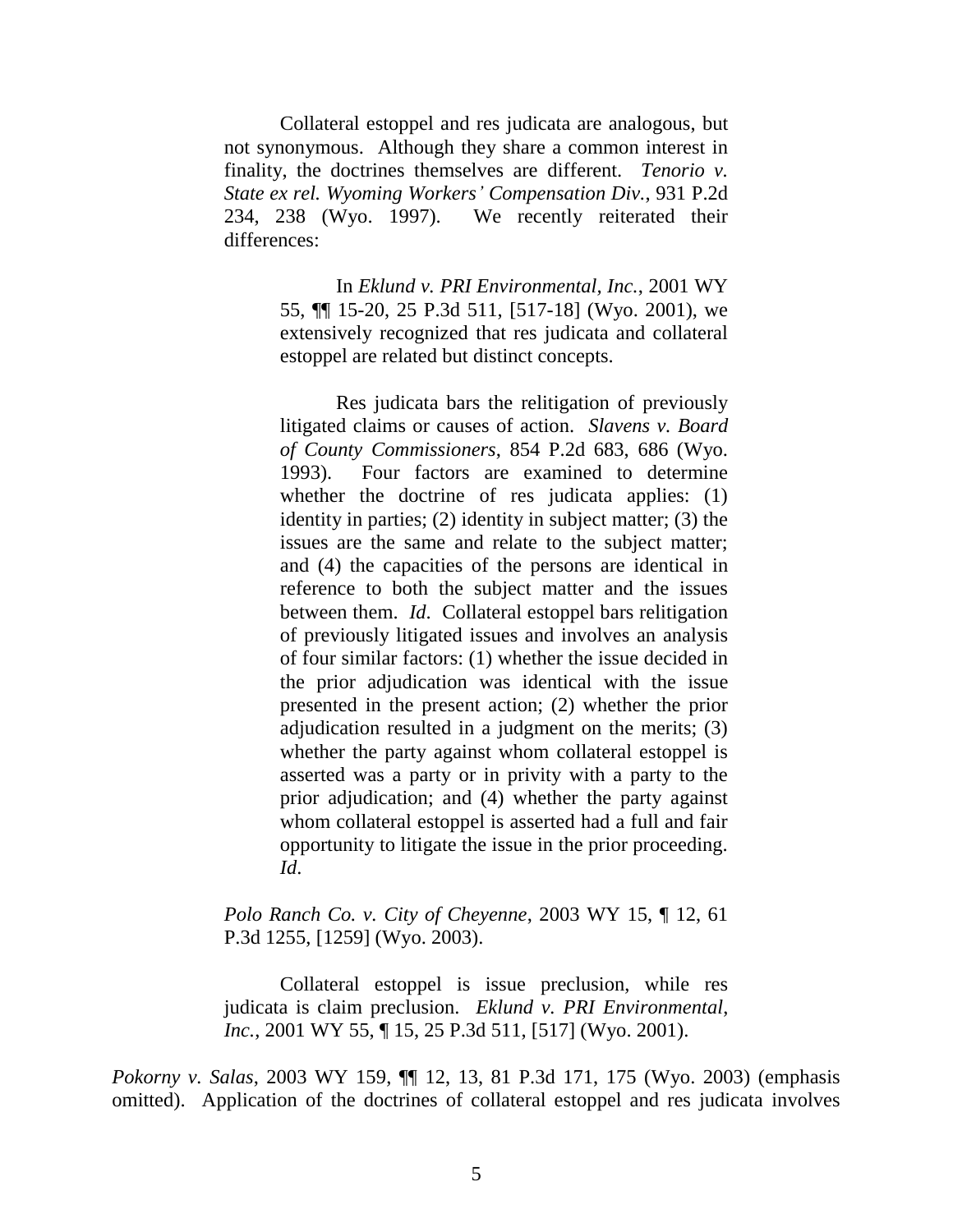questions of law that we review *de novo*. *Wilson v. Lucerne Canal & Power Co*., 2007 WY 10, 123, 150 P.3d 653, 662 (Wyo. 2007).

[¶11] Appellant asserts the doctrine of res judicata does not bar his petition because the parties in this proceeding are not identical to the parties in the Minnesota proceeding. DFS maintains that the "only difference between the two actions is the appearance of an attorney on behalf of Stearns County Human Services in the Minnesota action and an attorney on behalf of the State of Wyoming, Department of Family Services, in the Wyoming action." We need not determine that issue because relitigation of the validity of the Montana divorce decree is barred by collateral estoppel.

[¶12] The issue decided by the Minnesota district court was identical to the issue Appellant presented to the Wyoming district court. The Minnesota district court held a hearing on Appellant's motion and denied Appellant's petition on the merits. Appellant was a party at both proceedings and had a full opportunity to contest the validity of the Montana decree. Because the collateral estoppel requirements have been satisfied, Appellant is precluded from relitigating the validity of the Montana decree.

[¶13] In light of our determination that Appellant's petition is barred, we need not address the merits of Appellant's challenge to the Montana decree based on lack of jurisdiction. We note, however, that Appellant's challenge is primarily focused upon his contention that Mother was not domiciled in Montana for 90 days prior to the filing of the complaint for divorce. That contention appears to be based upon a 2003 version of a Montana statute that was not in effect when the divorce petition was filed.<sup>3</sup> The statute in effect when the petition for divorce was filed and granted required only that the petitioner be domiciled in Montana "for 90 days next preceding the making of the findings." Mont. Code Ann. § 40-4-104(1)(a) (LexisNexis 1992). The facts appear to be undisputed that Mother met that jurisdictional hurdle. She moved to Montana on September 23, 1993. She filed her petition on December 15, 1993, and the divorce decree was entered on

Dissolution of marriage—legal separation.

(1) The district court shall enter a decree of dissolution of marriage if:

(a) the court finds that one of the parties, at the time the action was commenced, was domiciled in this state, as provided in 25-2-118, or was stationed in this state while a member of the armed services and that the domicile or military presence has been *maintained for 90 days preceding the filing of the action*[.]

(Emphasis added.)

 $3$  Mont. Code Ann. § 40-4-104(1)(a) (LexisNexis 2003) provides, in pertinent part: